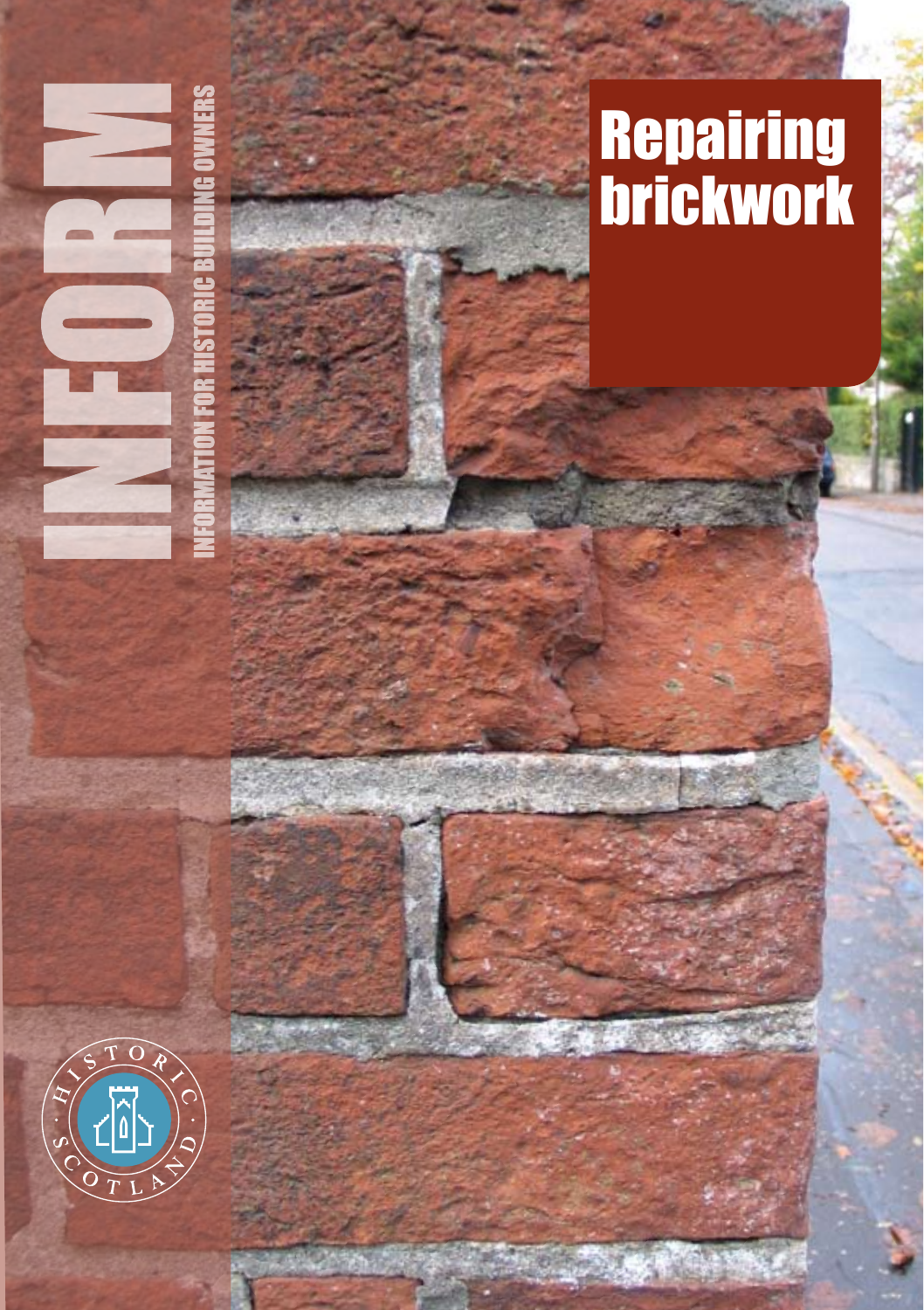## Introduction

**Bricks can be defined as small rectangular blocks of fired clay. They come in a variety of sizes, shapes and colours. They also vary in age and quality. A large number of our traditional building stock utilise brick in some element of their construction. As such, the conservation of the material is important for the preservation of our built heritage. This INFORM seeks to give information on:**

- **• The history of brick in Scotland**
- **• Signs of deterioration in brickwork**
- **• Causes of deterioration**
- **• Repair and maintenance of brick structures**

### **History**

Bricks were first used in Scotland by the Romans but their application soon fell into disuse thereafter. Whilst manufacture and use began again in the 17th century it was with the industrial revolution at the end of the 18th century that the use of brick really came to prominence in Scotland. From as early as the 18th century Scotland had a significant indigenous brick industry with many important works such as the Seaton Brick Works in Aberdeen. The rapid expansion of towns and cities, and the building of large industrial complexes, gave rise to a huge demand for the material. Continued improvements in the manufacturing process led to better quality bricks being produced and greater levels of production with demand and use remaining high throughout the 20th century and this is still continuing today.

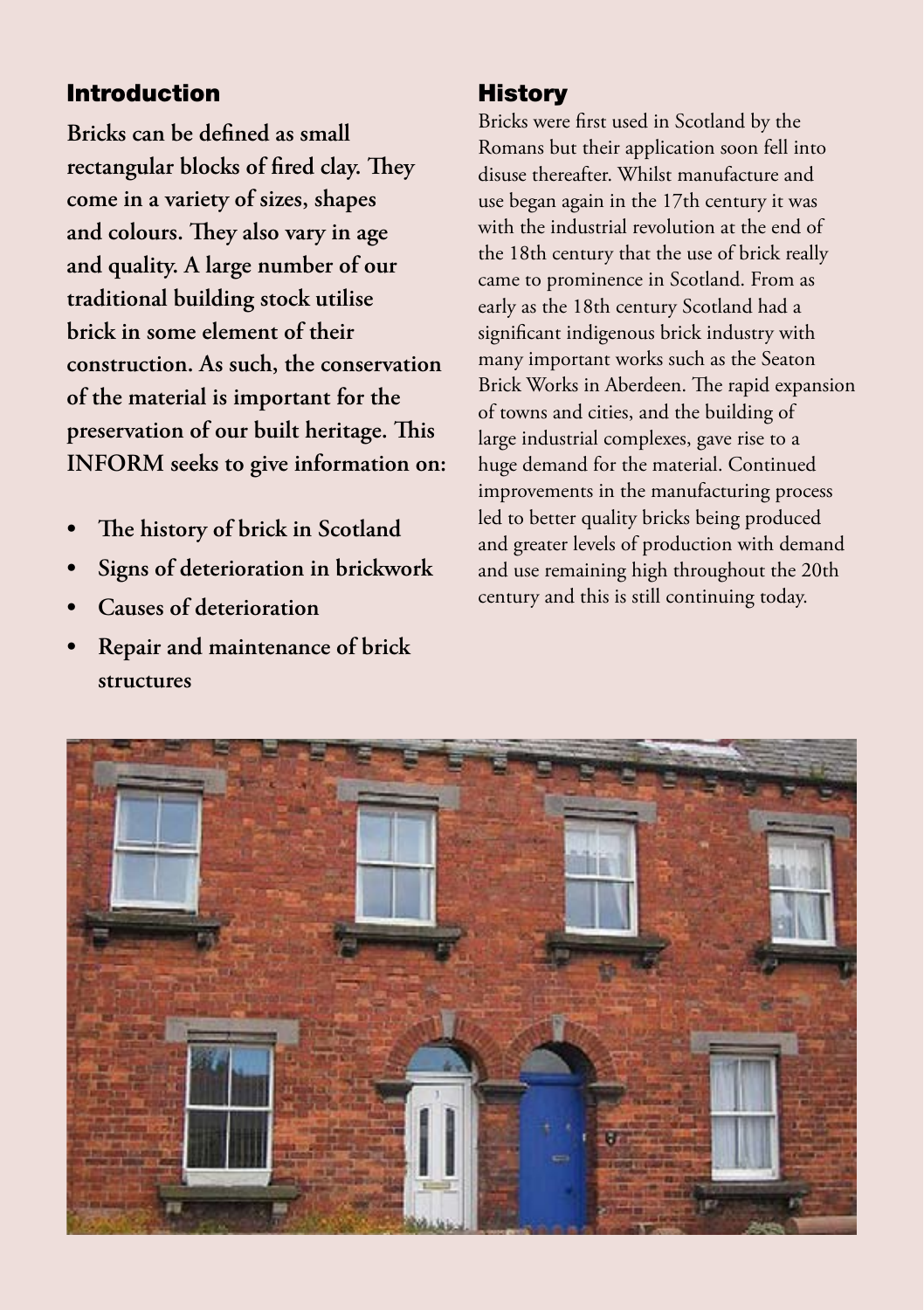# Deterioration of Brickwork

As with all elements of a traditional building, brickwork will deteriorate and decay if not properly maintained. Such deterioration can be caused by a number of factors and can take various forms. The main signs that brickwork is suffering are:

- **• Surface growth and staining**
- **• Efflorescence (white powdery residue building up on the wall face)**
- **• Soft, loose or crumbling mortar**
- **• Spalling (deterioration of the surface of bricks)**
- **• Loose bricks becoming dislodged**
- **• Cracks appearing through the bricks or mortar**

If a brick structure begins to exhibit any of these signs it is important to identify the cause and rectify it as soon as possible. This will prevent the problem from spreading and further damage being caused

# Causes of deterioration

# **Water Ingress**

One of the most common and serious problems which can affect brickwork is uncontrolled water ingress. This can be a particular problem on exposed areas of a building such as upper floors and chimney stacks and in the vicinity of leaking rain water pipes. Although a brick building may appear sound when viewed from ground level this may not be the case higher up on the wall face. Other areas at particular risk are parapets, areas surrounding down pipes and quoins (brickwork on the corner of a building). Once water has begun to penetrate brickwork it can quickly spread to affect a large area.

The following can be causes of water penetration and associated deterioration:

- Rising damp from subsurface moisture
- Windblown rain
- Condensation caused by lack of ventilation
- Failure of roof systems or rainwater goods
- Infiltration through failed mortar
- Inadequate surface drainage
- Encroaching vegetation
- Defective copings and flashings or damp proof courses



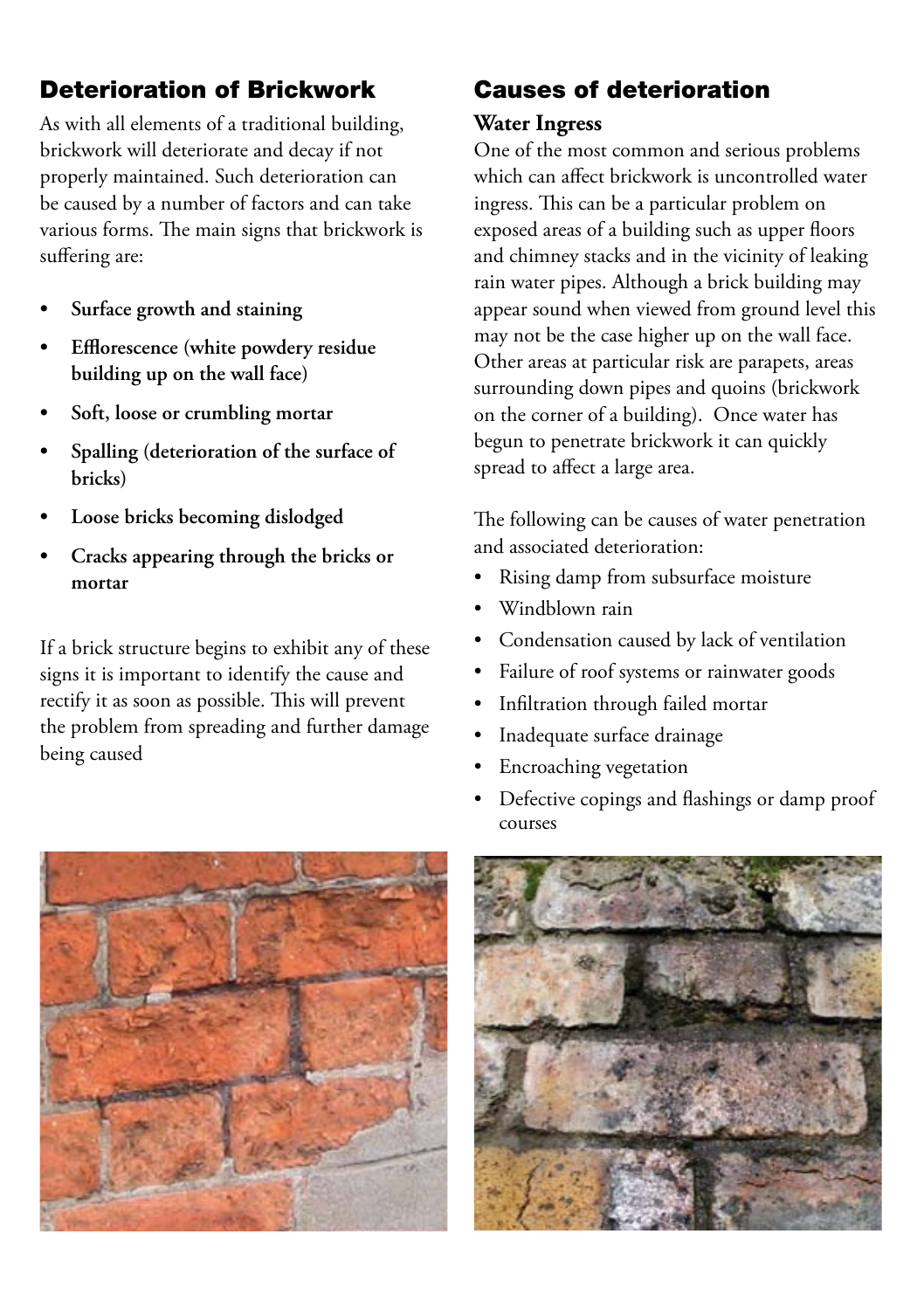

#### **Salts**

Salts are a major cause of deterioration. Salt can enter bricks through contaminated water ingress. In coastal areas salt can come from the sea and, in winter, the nearby application of road salt is a constant threat. Salt is damaging because it creates a steady expansion of crystals within the bricks. This can eventually force the structure of the brick apart. The source of salt can occur from within the bricks themselves or from the

application of contaminated mortars or renders. Brick lined chimney flues are also vulnerable as sulphates can be introduced when flu gasses condense. This is a common defect where a chimney has been sealed without adequate ventilation.

The most obvious sign of the presence of salts is efflorescence. Efflorescence appears as a white powdery deposit on the brick. In severe

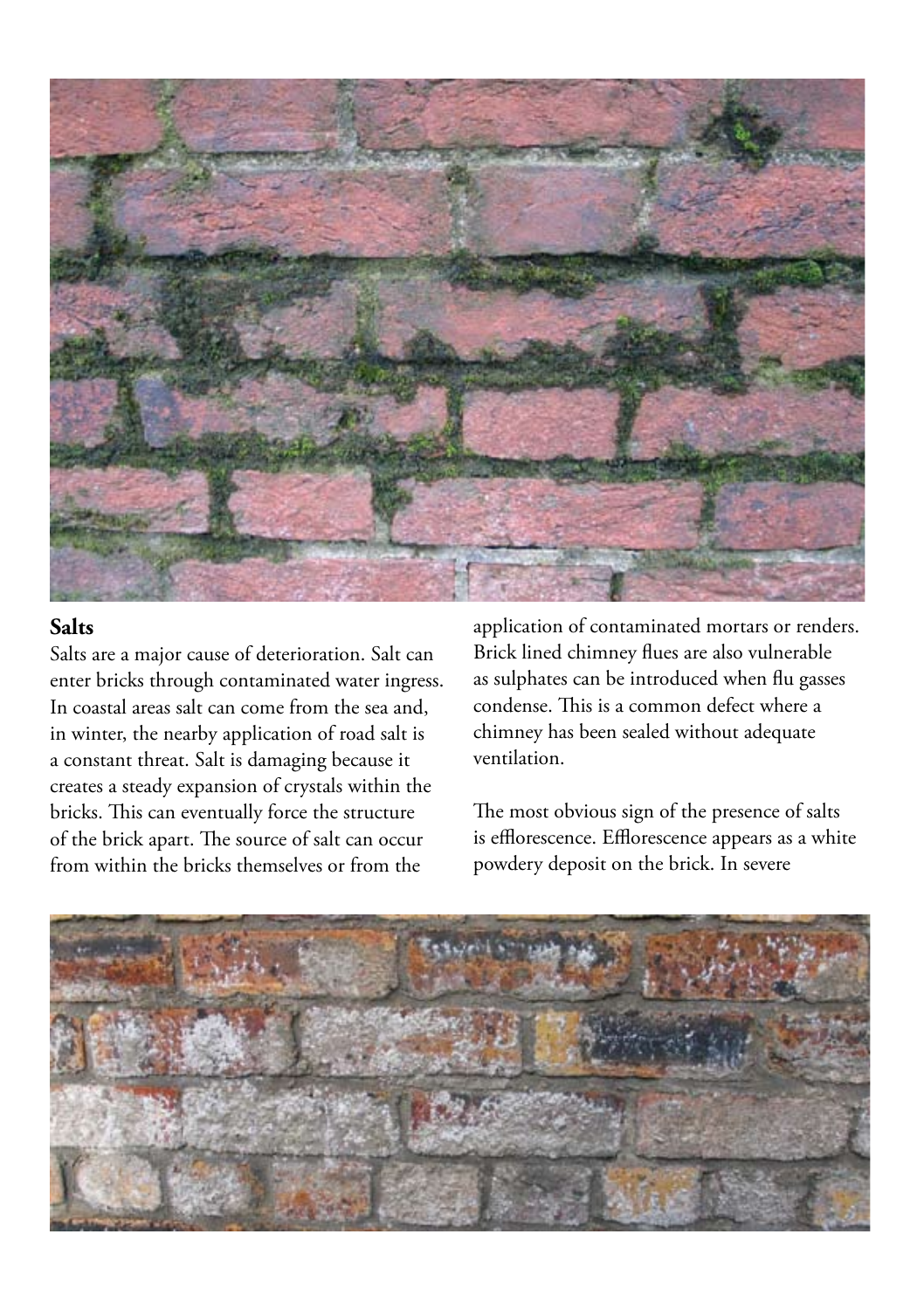cases a thick build up of white crystals can form. This illustrates that salts are present in the construction and are migrating to the surface. The problem of efflorescence can be exacerbated by the improper use of cement mortars during repair. To prevent significant deposits of efflorescence from causing serious damage to bricks it needs to be regularly brushed off the surface using a bristle brush and the source of water causing the build up of the deposits to be stopped.

#### **Structural faults**

The most common sign of a structural fault in brickwork is cracking. This can be caused by structural movement, unstable foundations, tree roots or defects in the original construction. Minor cracking will be superficial and restricted to a few isolated bricks but extensive cracking can be an indication of a serious problem. Professional advice should be sought from contractors.

In minor cases of cracking it will be necessary to carefully cut out the affected area and repoint it using a mortar appropriate to the existing structure of the building. In some cases it may be necessary to replace a few fractured bricks rather than fill the crack.

Where bricks are displaced due to structural movement particular note should be taken of any areas where the wall face projects out from the adjacent build. This will usually indicate the presence of some structural movement and lead to the creation of ledges on which water can gather and penetrate the build.

There are also a number of structural elements which can fail and lead to associated deterioration. Where timbers have been embedded in a brick wall (for example timber joists or lintels) these can rot and decay if



water is allowed to penetrate through the brickwork and this can lead to instability. Likewise where structural iron or steel elements are incorporated in the build, these too can corrode in similar circumstances. Rust can lead to unsightly staining and, if the corrosion is serious enough, this can create instability due to the fact it expands and creates pressure on the surrounding brickwork sufficient to burst off the wall face.

#### **Frost**

Bricks vary greatly in their ability to withstand frost. Porous bricks are more easily penetrated by water and consequently have much poorer frost resistance than denser ones. Frost damage results as the water expands within the brick when it freezes. Where such damage occurs it will often be necessary to replace the affected bricks.

#### **Original Construction Defects**

Sometimes brick work was poorly constructed and defects inherent in the original construction can lead to later problems. Typical defects of this type are:

Poor bonding between walls or into existing masonry where a brick addition has been executed.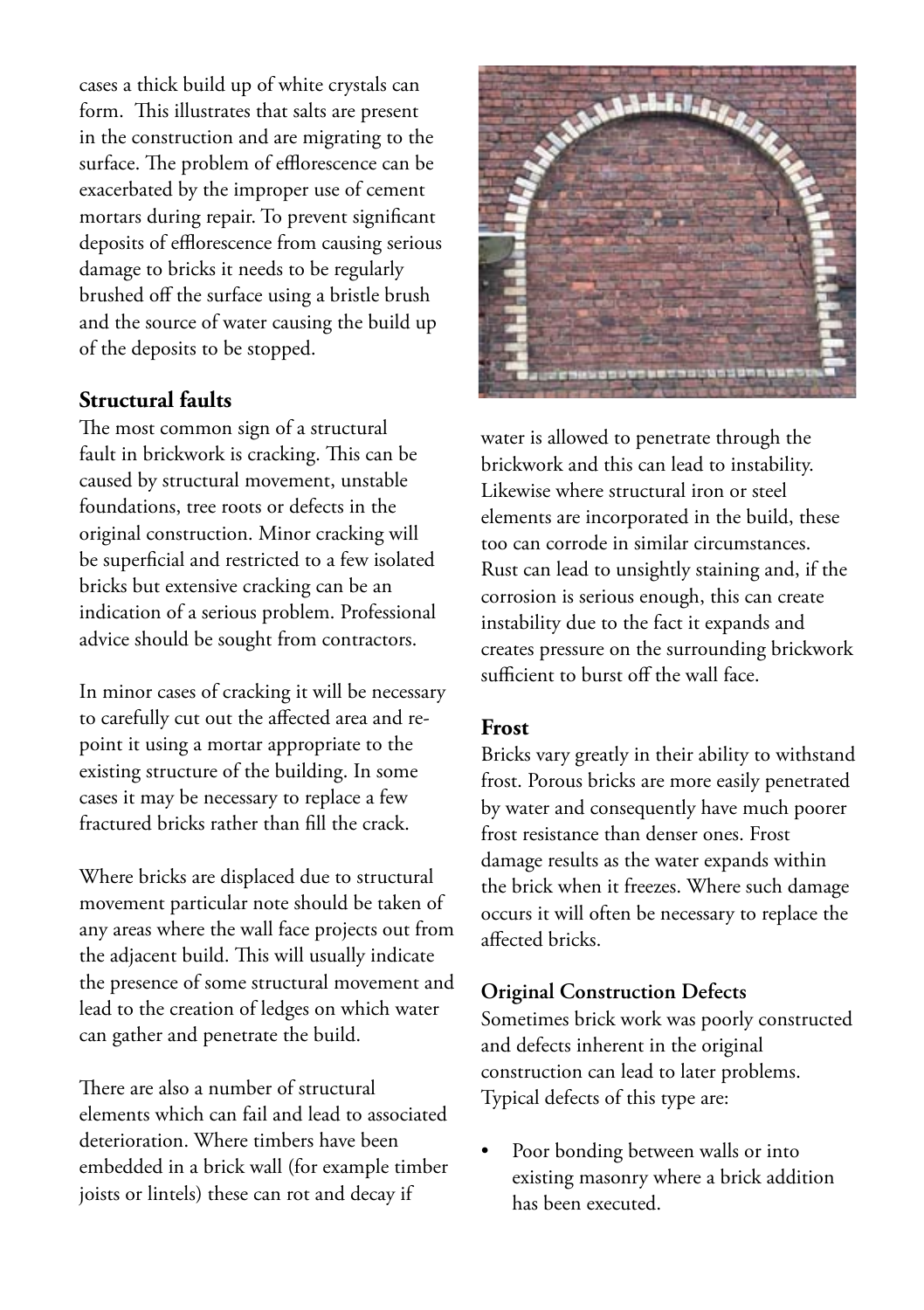- Poor quality bricks utilised (this is a particular problem with later mass produced bricks and those manufactured from colliery shale)
- Frog' turned upside down to reduce mortar requirements.

#### **Vegetation**

Vegetation can be very harmful to brick structures if left unattended to. Ivy can cause serious damage particularly where some minor decay is already in evidence. This allows the growth to gain a foothold on the broken surface and penetrate into the wall core. Moss is likely to be a sign of a long standing water penetration problem and will damage bricks further by encouraging more water to penetrate the build.



# Repair and maintenance of brick structures

#### **Tackling Decay**

Where decay has occurred it will be necessary to take action to rectify the damage before this leads to greater problems. The use of chemical treatments to stabilise brick should only be considered with extreme caution. Whilst they may be effective initially, there has been insufficient research carried out on the possible long term damage such treatments could have. Chemical sealants can trap moisture within the brick just as effectively as the claims to keep water out.

#### **Replacement of bricks**

In some cases it may be necessary to carefully replace single bricks or small areas of brickwork particularly where spalling has occurred. Great care should be taken when cutting out the affected brickwork not to cause new damage to the surrounding area.

Replacement bricks should match as closely as possible the colour, texture and, most importantly the size of those which they are replacing. As historic bricks were often not of a standard size it may be hard to source suitable replacements. In some cases they may have to be specially manufactured, and there are a number of companies who can still do this. When introducing new bricks it is inadvisable to use a colour stain to tone in new bricks with the existing wall. The weather will do this automatically over time.

Second hand bricks may be available through salvage yards and other building material suppliers. Careful inspection of these is necessary before buying them to ensure they have not been badly damaged by demolition or mishandling.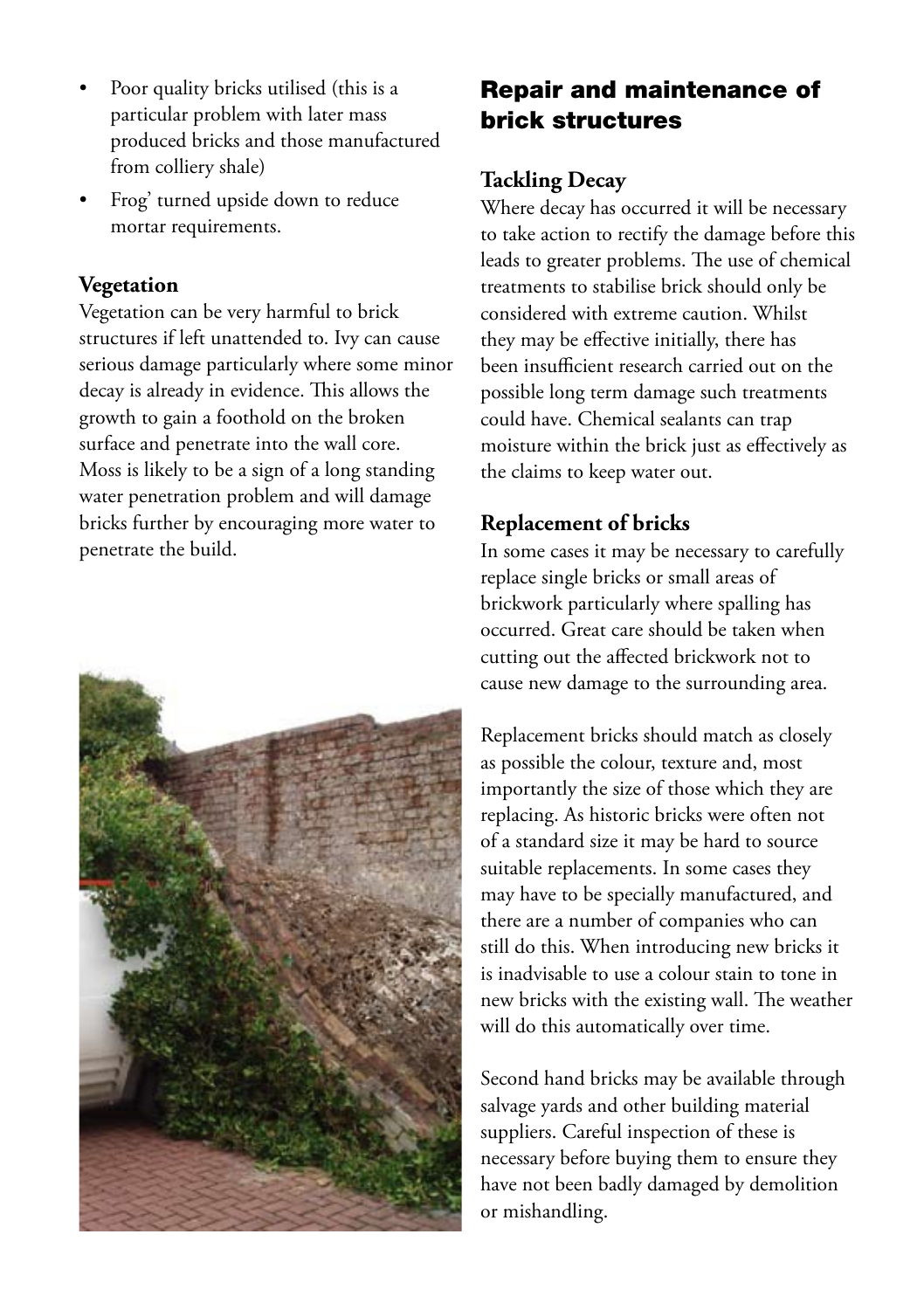It is possible in some cases to identify the manufacturer and date of a brick from the makers stamp put on many bricks at the point of manufacture (source information on this can be found in the further reading section). This identity may help in obtaining suitable replacements. It should also be noted that different types of brick are sometimes used in different parts of the building such as corners. Harder bricks were often used on exposed parts of the building such as cornices with poorer quality soft bricks being utilised for walling. It is important when considering replacement bricks that all of these factors are taken into consideration to ensure that a satisfactory job emerges.

#### **Cleaning**

Cleaning soiled brick buildings should be undertaken carefully if at all. In the past the use of inappropriate cleaning techniques has resulted in considerable damage being done. If considered essential small scale tests should be employed to assess the effectiveness and likely damage which could be caused before any large scale work is carried out.

Brickwork can simply be washed down using water and a bristle brush to remove some surface deposits but care should be taken to avoid exposing the brickwork to too much water. To avoid it penetrating into the brick care should also be taken not to be too vigorous in scrubbing the face. The use of high pressure hoses is also not recommended, as this will force water deep into the structure.

#### **Decayed pointing**

Throughout the life of a brick building there will always be some loss of the original mortar. This can lead to a need to repoint areas of brickwork although weathered pointing can still function adequately provided the joints are not totally open.

Where re-pointing is necessary the raking out of the old mortar should carefully be carried out by hand in order to avoid damage to the corners of bricks. The correct tools such as a thin chisel and pointing tool should be used and in many instances the use of a skilled tradesman will be required. Appropriate replacement mortar should